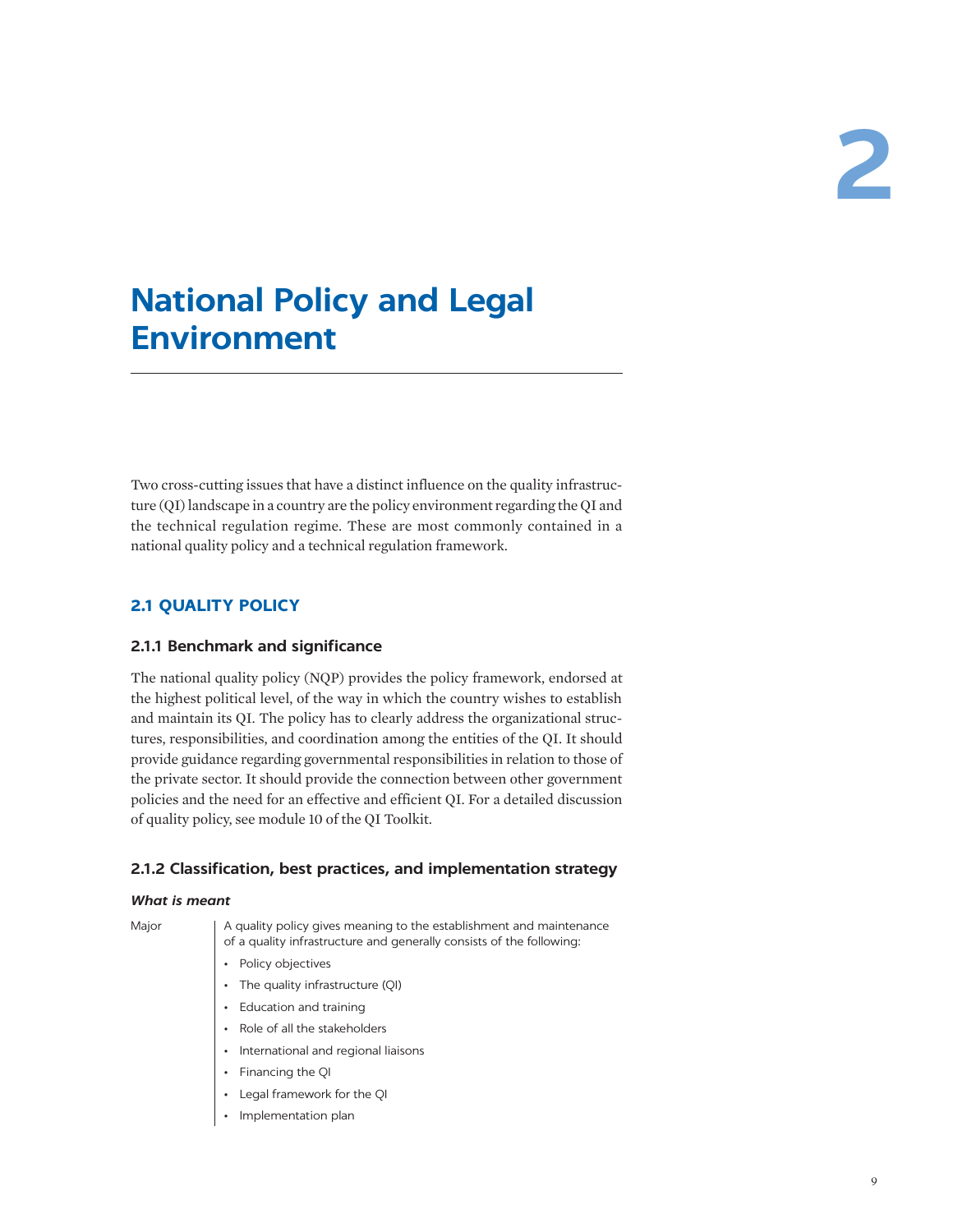### *How can it be demonstrated?*

The NQP should be a formal document approved by the cabinet or parliament as relevant for implementation. It should be publicly available—that is, on the relevant ministry website or in hard copy. The activities, business plans, and budgets of the QI entities should be aligned with the NQP to ensure its implementation. The NQP should be accompanied by an implementation plan and a concomitant budget with detailed responsibilities for actions and outcomes.

#### *Existing information/reporting/monitoring*

- Relevant ministry (for example, Trade and Industry) website
- QI websites
- Annual reports of the QI entities
- Reports of a coordinating committee responsible for implementation of the NQP

## **2.2 TECHNICAL REGULATION FRAMEWORK**

#### **2.2.1 Benchmark and significance**

A technical regulation framework details the way in which a country wishes to implement technical regulations in accordance with the requirements of the World Trade Organization (WTO) Agreement on Technical Barriers to Trade (TBT Agreement), and in an effective and efficient way that is acceptable to major trading partners. Without such a technical regulation framework, the technical regulation regime as practiced by the various authorities is frequently fragmented, gaps and overlaps in responsibilities abound, compliance with the WTO TBT Agreement is debatable, the efficacy of technical regulations is suboptimal, the transaction costs for suppliers are high, and unnecessary, restrictive trade measures are commonplace. For a detailed discussion of the technical regulation framework, see module 7, section 7.9.3, of the QI Toolkit.

### **2.2.2 Classification, best practices, and implementation strategy**

#### *What is meant*

Major A technical regulation framework provides definitive guidance to all authorities that are developing and implementing technical regulations to ensure a common approach throughout that is in full compliance with the WTO TBT Agreement requirements. It generally consists of the following:

- Regulatory impact assessment (RIA)
- Use of standards in determining technical requirements
- Conformity assessment modalities
- Technical regulation authorities and their responsibilities
- Imposition of sanctions
- Coordination mechanisms

## *How can it be demonstrated?*

The technical regulation framework should be a legally enforceable approach (under law, regulation, or decree) approved by the cabinet, parliament, or head of state, as relevant for implementation. It should be publicly available—that is,